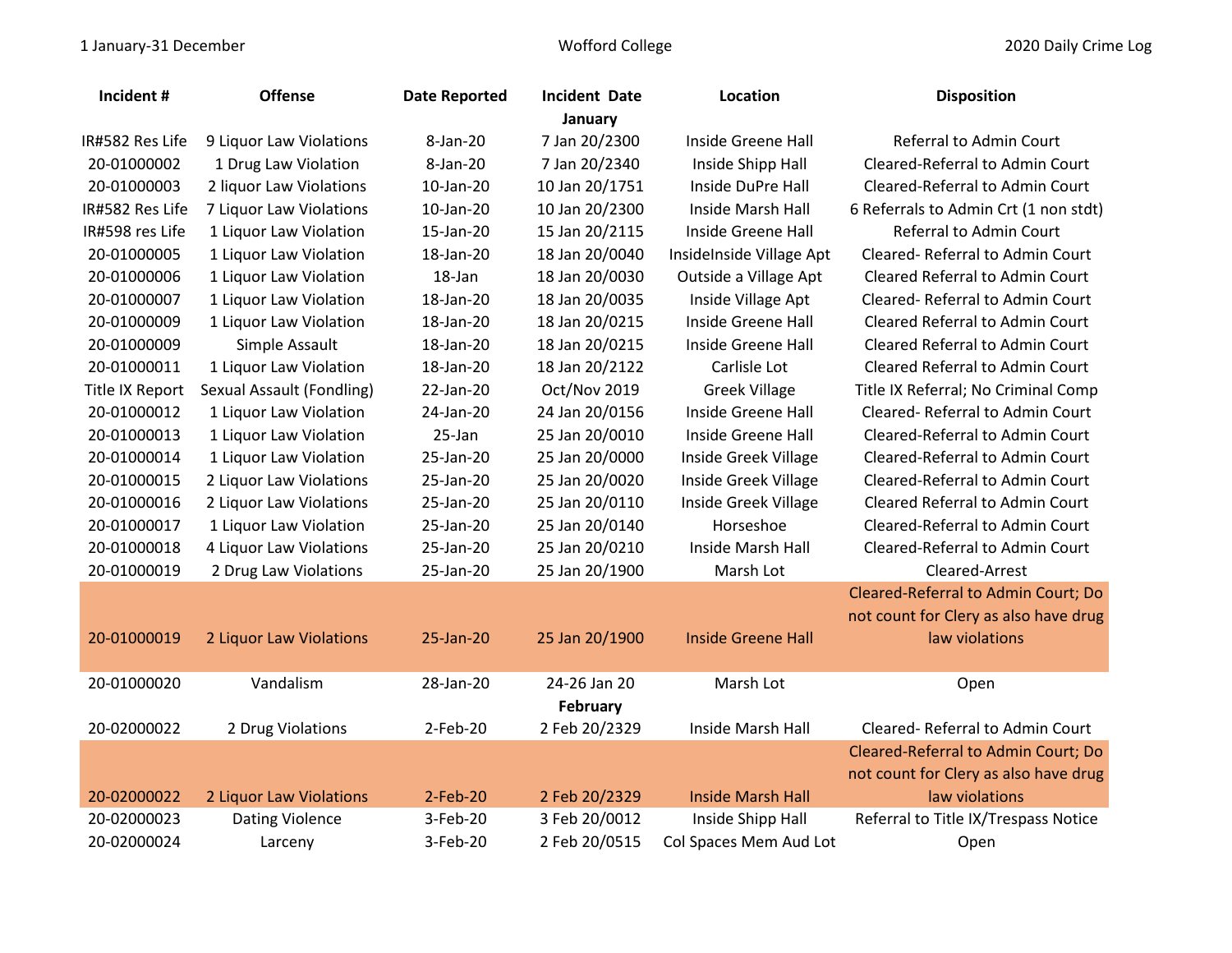| Incident #            | <b>Offense</b>              | Date Reported | Incident Date  | Location                 | Disposition                           |
|-----------------------|-----------------------------|---------------|----------------|--------------------------|---------------------------------------|
| 20-02000025           | 2 Drug Law Violatiions      | 7-Feb-20      | 7 Feb 20/0042  | Inside Carlisle Hall     | Cleared-Referral to Admin Court       |
|                       |                             |               |                |                          | TIX Refferal; Victim does not wish to |
| <b>CSA TIX Report</b> | Sexual Assault              | 7-Feb-20      | 17-Jan-20      | DuPre Hall               | prosecute criminally                  |
| <b>CSA TIX Report</b> | <b>Dating Violence</b>      | 7-Feb-20      | 17-Jan-20      | DuPre Hall               | Title IX Referral                     |
| 20-02000026           | 1 Liquor Law Violation      | 8-Feb-20      | 7 Feb 20/2300  | <b>MSBVC Patio</b>       | Cleared-Referral to Admin Court       |
| 20-02000027           | 1 Liquor Law Violation      | 8-Feb-20      | 7 Feb 20/2130  | Inside MSBVC             | Cleared-Referral to Admin Court       |
| 20-02000028           | 1 Liquor Law Violation      | 8-Feb-20      | 7 Feb 20/2215  | Inside MSBVC             | Cleared-Referral to Admin Court       |
| 20-02000030           | <b>Disorderly Conduct</b>   | 8-Feb-20      | 8 Feb 20/0149  | Inside Village Apt       | Cleared-Referral to Admin Court       |
| 20-02000031           | Larceny (Not Burg)          | 8-Feb-20      | 8-Feb-20       | 7 Feb 20/1013-1330       | Open                                  |
| 20-02000032           | 1 Liquor Law Violation      | 9-Feb-20      | 8 Feb 20/2330  | Marsh Lot                | Cleared-Referral to Admin Court       |
| 20-02000033           | 1 Liquor Law Violation      | 9-Feb-20      | 9 Feb 20/0005  | Inside MSBVC             | Cleared-Referral to Admin Court       |
| 20-02000034           | 2 Liquor Law Violations     | 9-Feb-20      | 9 Feb 20/0030  | Inside Village Apartment | Cleared-Referral to Admin Court       |
| 20-02000035           | 2 Liquor Law Violations     | 9-Feb-20      | 9 Feb 20/0227  | Inside Marsh Hall        | Cleared-Referral to Admin Court       |
| 20-02000036           | 6 Alcohol Policy Violations | 9-Feb-20      | 9 Feb 20/1533  | Village Apts Grounds     | Cleared-Referral to Admin Court       |
| 20-02000037           | 1 Drug Law Violation        | 14-Feb-20     | 13 Feb 20/2244 | Inside Marsh Hall        | Cleared-Referral to Admin Court       |
|                       |                             |               |                |                          |                                       |

Cleared-Referral to Admin Court 1 Liquor Law Vio. Counted for Clery ag Law Vio

| 20-02000037 | 2 Liquor Law Violations  | 14-Feb-20 | 13 Feb 20/2244 | <b>Inside Marsh Hall</b> | because 1 also has Drug Law Vio   |
|-------------|--------------------------|-----------|----------------|--------------------------|-----------------------------------|
| 20-02000038 | Larceny From a Vehicle   | 15-Feb-20 | 14-15 Feb 20   | Marsh Lot                | Open                              |
| 20-02000039 | 13 Liquor Law Violations | 15-Feb-20 | 15 Feb 20/2205 | Inside Marsh Hall        | Cleared-Referral to Admin Court   |
| 20-02000041 | 8 Liquor Law Violations  | 16-Feb-20 | 16 Feb 20/0033 | Inside Marsh Hall        | Cleared-Referral to Admin Court   |
| 20-02000042 | 3 Liquor Law Violations  | 16-Feb-20 | 16 Feb 20/0131 | Inside Shipp Hall        | Cleared-Referral to Admin Court   |
| 20-02000043 | Vehicle Theft            | 16-Feb-20 | 11-13 Feb 20   | DuPre Lot                | Open                              |
| 20-02000044 | Trans Obscene Material   | 18-Feb-20 | 10/18/2020     | Inside MSBVC             | Open                              |
| 20-02000046 | 2 Liquor Law Violations  | 20-Feb-20 | 20 Feb 20/2248 | Inside Greene Hall       | Cleared-Referral to Admin Court   |
| 20-02000047 | Fraud/Swindling          | 21-Feb    | 21 Feb 1333    | Inside Richardson Bldg   | Open/Turned over to Fed Law Enfor |
| 20-02000048 | 1 Liquor Law Violation   | 21-Feb-20 | 21 Feb 20/1557 | Inside Village Apartment | Cleared-Referral to Admin Court   |
| IR634       | 2 Liquor Law Violations  | 21-Feb-20 | 21 Feb 20/0440 | Inside Marsh Hall        | Cleared-Referral to Admin Court   |
| 20-02000050 | 1 Liquor Law Violation   | 22-Feb-20 | 21 Feb 20/2235 | <b>Greek Village</b>     | Cleared-Referral to Admin Court   |
| 20-02000052 | 1 Liquor Law Violation   | 22-Feb-20 | 21 Feb 20/1730 | Evins Street             | Cleared-Referral to Admin Court   |
| 20-02000053 | 1 Ligor Law Violation    | 22-Feb-20 | 21 Feb 20/1800 | <b>Greek Village</b>     | Cleared-Referl to Admin Court     |
| 20-02000054 | 1 Liquor Law Violation   | 23-Feb-20 | 22 Feb 20/2235 | <b>Greek Village</b>     | Cleared-Referl to Admin Court     |
|             |                          |           |                |                          |                                   |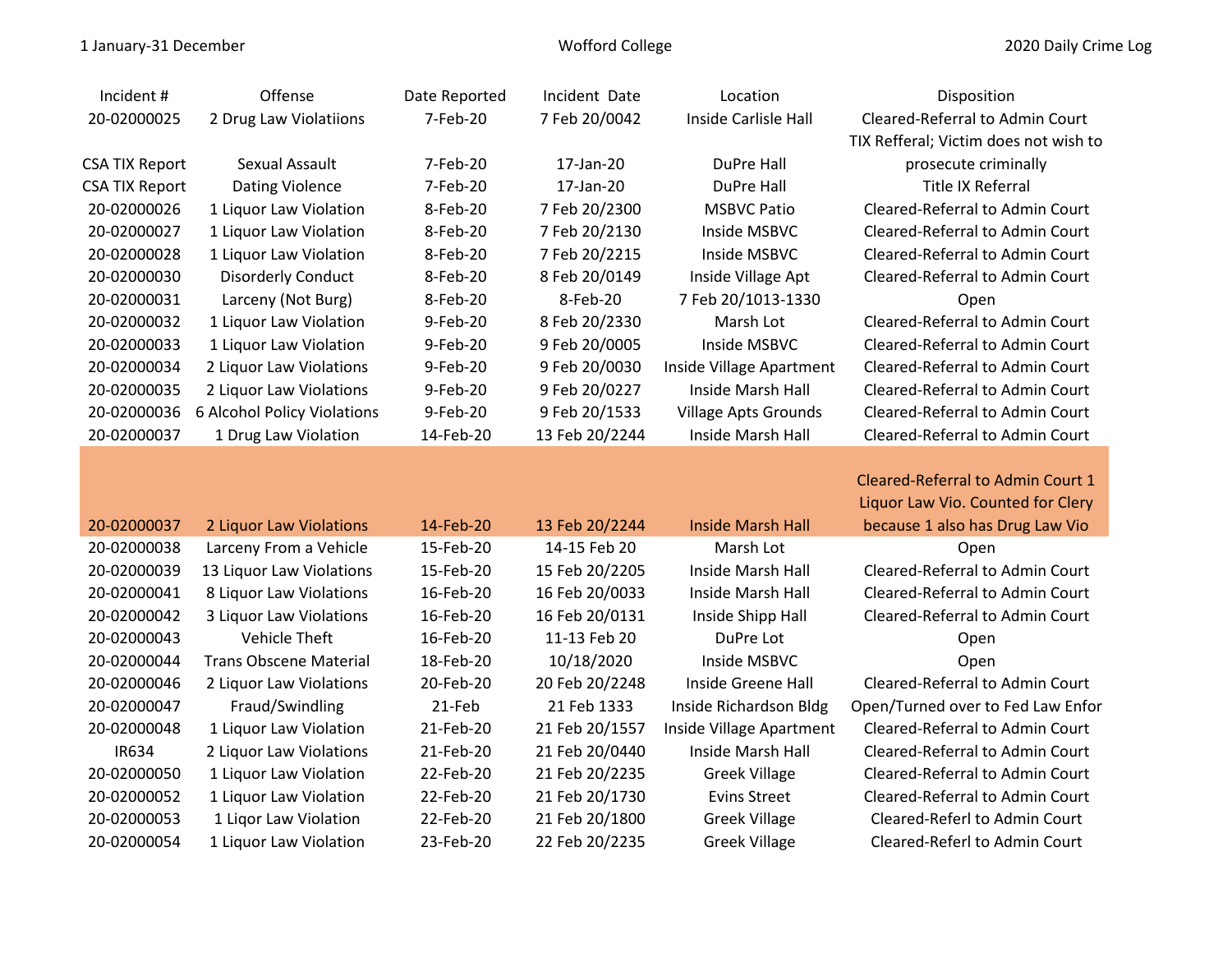| Incident #        | <b>Offense</b>                   | <b>Date Reported</b> | <b>Incident Date</b> | Location                                    | <b>Disposition</b>                     |
|-------------------|----------------------------------|----------------------|----------------------|---------------------------------------------|----------------------------------------|
| 20-02000055       | 1 Liquor Law Violation           | 23-Feb-20            | 22 Feb 20/2250       | <b>Outside of DuPre Hall</b>                | Cleared-Referl to Admin Court          |
| 20-02000056       | Disturbance/Fight                | 23-Feb-20            | 23 Feb 20/0020       | <b>Greek Village</b>                        | Cleared-Referl to Admin Court          |
| 20-02000057       | 1 Liquor Law Violation           | 23-Feb-20            | 21 Feb 20/1858       | <b>Greek Village</b>                        | Referral to Parent (not a student)     |
| 20-02000058       | 1 Liquor Law Violation           | 23-Feb-20            | 21 Feb 20/1924       | Inside DuPre Hall                           | Cleared-Referl to Admin Court          |
| 20-02000059       | 1 Liquor Law Violation           | 23-Feb-20            | 21 Feb 20/2115       | Inside Village Apt                          | Cleared-Referl to Admin Court          |
| <b>TIX Report</b> | <b>Sexual Assault (Fondling)</b> | 25-Feb-20            | $4-May-19$           | <b>Outside the Village Apts</b>             | <b>Title IX Referral</b>               |
| R645/RA Repor     | 4 Liquor Law Violations          | 25-Feb-20            | 25 Feb 20/2325       | Inside DuPre Hall                           | Cleared-Referl to Admin Court          |
| <b>TIX Report</b> | Sexual Assault (Fondling)        | 26-Feb-20            |                      | Sprg Semester 19 Undisclosed residence hall | <b>Title IX Referral</b>               |
| 20-02000062       | 1 Liquor Law Violation           | 28-Feb-20            | 27 Feb 20/2335       | <b>Greek Village</b>                        | Cleared-Referl to Admin Court          |
| 20-02000064       | Disturbance/Fight                | 29-Feb-20            | 21 Feb 20/1835       | <b>Greek Village</b>                        | Cleared-Referral to Admin Court        |
| 20-02000065       | 1 Liquor Law Violation           | 29-Feb-20            | 29 Feb 20/0100       | Inside Marsh Hall                           | Referral to Clemson PD                 |
| 20-02000065       | Vandalism                        | 29-Feb-20            | 29 Feb 20/0100       | Inside Marsh Hall                           | Referral to Clemson PD                 |
| 20-02000065       | <b>Alcohol Policy Violation</b>  | 29-Feb-20            | 29 Feb 20/0100       | Inside Marsh Hall                           | Cleared-Referl to Admin Court          |
| 20-02000067       | 5 Liquor Law Violations          | 29-Feb-20            | 29 Feb 20/2122       | Inside Marsh Hall                           | Cleared-Referral to Admin Court        |
| 20-02000068       | Larceny From a Building          | 29-Feb-20            | 29 Feb 20/2256       | <b>Greek Village</b>                        | Closed-Recovery                        |
|                   |                                  |                      | <b>March</b>         |                                             |                                        |
| 20-02000069       | 1 Liquor Law Violation           | 1-Mar-20             | 1 Mar 20/0004        | <b>Greek Village</b>                        | Cleared-Referral to Admin Court        |
| 20-03000070       | 3 Liquor Law Violations          | 1-Mar-20             | 21-Feb-20            | Inside Marsh Hall                           | Cleared-Referral to Admin Court        |
| 20-03000070       | 1 Alcohol Policy Violation       | $1-Mar-20$           | 21-Feb-20            | Inside Marsh Hall                           | Cleared-Referral to Admin Court        |
| 20-03000073       | 2 Liquor Law Violations          | 6-Mar-20             | 6 Mar 20/0010        | <b>Greek Village</b>                        | Cleared-Referral to Admin Court        |
|                   | 3 Drug Law                       |                      |                      |                                             |                                        |
|                   | Violations (Count 2 for          |                      |                      |                                             | 2 Cleared-Referral to Admin Court(2    |
| 20-03000075       | Clery)                           | 7-Mar-20             | 7 Mar 20/0235        | <b>Inside Shipp Hall</b>                    | Students-1 Non student no referral)    |
|                   |                                  |                      |                      |                                             | 3 Cleared-Referral to Admin Court (1   |
|                   |                                  |                      |                      |                                             | Non student no referral) Do not        |
|                   | 4 Liquor Law Violations          |                      |                      |                                             | count 2 referrals for Clery- also have |
| 20-03000075       | (Count one for Clery)            | 7-Mar-20             | 7 Mar 20/0235        | <b>Inside Shipp Hall</b>                    | drug violations                        |
| 20-03000076       | Vandalism                        | 7-Mar-20             | 6 Mar 20/1530        | 399 Evins St                                | Open                                   |
| IR 667            | 1 Liquor Law Violation           | 8-Mar-20             | 7 Mar 20/2105        | Inside Marsh Hall                           | Cleared-Referral to Admin Court        |
| 20-03000077       | Trespassing                      | 8-Mar-20             | 8 Mar 20/1745        | Ben Johnson                                 | Notice Issued                          |
| 20-03000079       | <b>Stalking</b>                  | 10-Mar-20            | 15 Jan-5 Mar 20      | <b>Throughout Campus</b>                    | <b>TIX Referral</b>                    |
| IR 669            | 2 Liquor Law Violations          | 10-Mar-20            | 10 Mar 20/2340       | Inside Dupre Hall                           | Cleared-Referral to Admin Court        |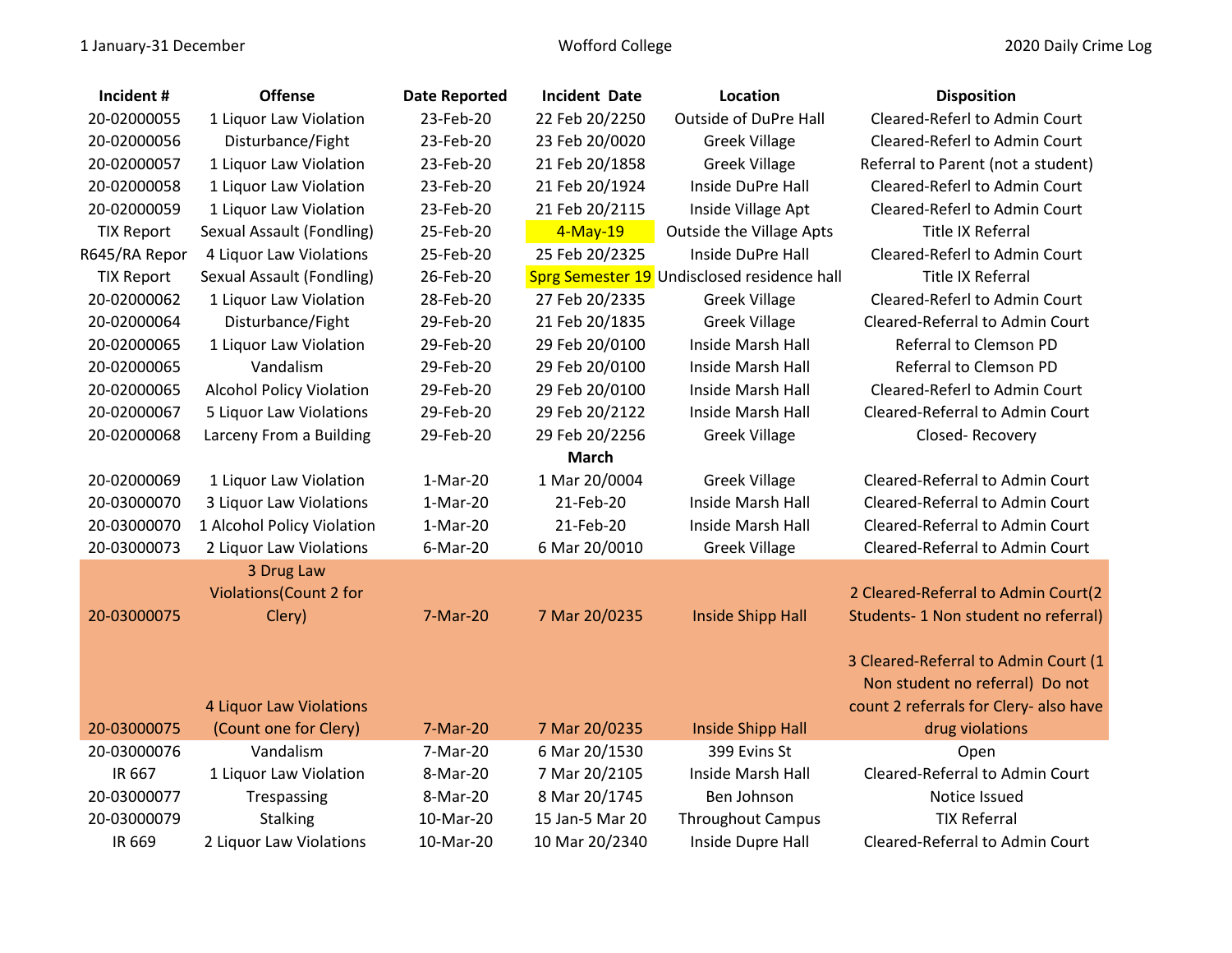| Incident #    | <b>Offense</b>               | <b>Date Reported</b> | <b>Incident Date</b> | Location                         | <b>Disposition</b>                |  |  |
|---------------|------------------------------|----------------------|----------------------|----------------------------------|-----------------------------------|--|--|
| 20-03000080   | 1 Liquor Law Violation       | 13-Mar-20            | 13 Mar 20/2030       | inside Greene Hall               | Cleared-Referral to Admin Court   |  |  |
| 20-03000082   | <b>Trespass After Notice</b> | 14-Mar-20            | 14 Mar 20/0155       | Inside Galleria                  | Arrest                            |  |  |
| <b>IR675</b>  | Vandalism                    | 14-Mar-20            | 14 Mar 20/1045       | Inside Marsh Hall                | <b>Referral to Judicial Court</b> |  |  |
| 20-03000083   | Vandalism                    | 14-Mar-20            | 12-14 Mar 20         | DuPre Lot                        | Open                              |  |  |
| 20-03000084   | Vandalism                    | 14-Mar-20            | 14 Mar 20/1230-      | Shipp Lot                        | Open                              |  |  |
| 20-03000085   | Liquor Law Violation         | 14 Nar 20            | 14 mar 20/2227       | <b>Outside of Village Apt</b>    | Cleared-Referral to Admin Court   |  |  |
| 20-03000086   | Vandalism                    | 15-Mar-20            | 15 Mar 20/0350       | Shipp Lot                        | Open                              |  |  |
| 20-03000087   | 12 Liquor Law Violations     | 15-Mar-20            | 15 Mar 20/2330       | Inside Village Apt               | Cleared-Referral to Admin Court   |  |  |
| 20-03000088   | 1 Liquor Law Violation       | 16-Mar-20            | 16 Mar 20/0150       | Outside Village Apt              | Cleared-Referral to Admin Court   |  |  |
| 20-03000089   | Vandalism                    | 16-Mar-20            | 15 Mar 20/2230       | Shipp Lot                        | Open                              |  |  |
| 20-03000090   | Vandalism                    | 17-Mar-20            | 17 Mar 20/1054       | <b>KA House</b>                  | Cleared-Referral to Admin Court   |  |  |
|               |                              |                      | <b>April</b>         |                                  |                                   |  |  |
| 20-04000091   | Carbreaking                  | $3-Apr-20$           | 2-3 Apr 20           | <b>Terrier Plaza</b>             | Open                              |  |  |
| 20-04000092   | <b>Burglary</b>              | 16-Apr-20            | 9-13 Apr 20          | <b>JJR Hall</b>                  | Open                              |  |  |
| 20-04000093   | Vadnalism                    | 16-Apr-20            | 12-17 Mar 20         | DuPre Lot                        | Open                              |  |  |
| 20-04000094   | Larceny                      | 20-Apr-20            | 17-20 Apr 20         | Laydown Yard                     | Open                              |  |  |
|               |                              |                      | May                  |                                  |                                   |  |  |
| 20-05000095   | Hit and Run                  | $6$ -May-20          | 6 May 20/1000        | Marsh Lot                        | Open                              |  |  |
|               |                              |                      | June                 |                                  |                                   |  |  |
| 20-06000099   | <b>Burglary</b>              | 3-Jun-20             | 3 June 20/1700-2015  | Laydown Yard                     | Unfounded                         |  |  |
| 20-06000100   | <b>Aggravated Assault</b>    | 28-Jun-20            | 28 Jun 19/0030       | Evins @ N. Church                | Open                              |  |  |
|               |                              |                      | July                 |                                  |                                   |  |  |
|               |                              |                      | <b>August</b>        |                                  |                                   |  |  |
| 20-08000104   | 2 Drug Law Violations        | 9-Aug-20             | 9 Aug 20/2147        | Inside MSBVC                     | Cleared-Referral to Admin Court   |  |  |
| 20-08000107   | 7 Drug Law Violations        | 23-Aug-20            | 3=23 Aug 20/1930     | Inside MSBVC                     | Cleared-Referral to Admin Court   |  |  |
| IR691         | 10 Liquor Law Violations     | 27-Aug-20            | 26 Aug 20/2325       | Inside Marsh Hall                | Cleared-Referral to Admin Court   |  |  |
| <b>IR695</b>  | 7 Liquor Law Violations      | 27-Aug-20            | 27 Aug 20/2336       | Inside Maesh Hall                | Cleared-Referral to Admin Court   |  |  |
| 20-08000109   | 6 Liquor Law Violations      | 27-Aug-20            | 27 Aug20/2330        | Inside Marsh Hall                | Cleared-Referral to Admin Court   |  |  |
| IR 717,18,119 | 6 Liquor Law Violations      | 29-Aug-20            | 28 Aug 20/2342       | Inside Carlisle Hall             | Cleared-Referral to Admin Court   |  |  |
| 20-08000113   | 6 Liquor Law Violations      | 30-Aug-20            | 29 Aug 20/2300       | Inside Carlisle Hall             | Cleared-Referral to Admin Court   |  |  |
| 20-08000114   | 1 Liquor Law Violation       | 30-Aug-20            | 30 Aug 20/0015       | <b>Evins Street</b>              | Cleared-Referral to Admin Court   |  |  |
|               | September                    |                      |                      |                                  |                                   |  |  |
| 20-09000116   | 2 Drug Law Violations        | $1-Sep-20$           | 1 Sep 20/2225        | <b>East Cleveland Street Lot</b> | Cleared-Referral to Admin Court   |  |  |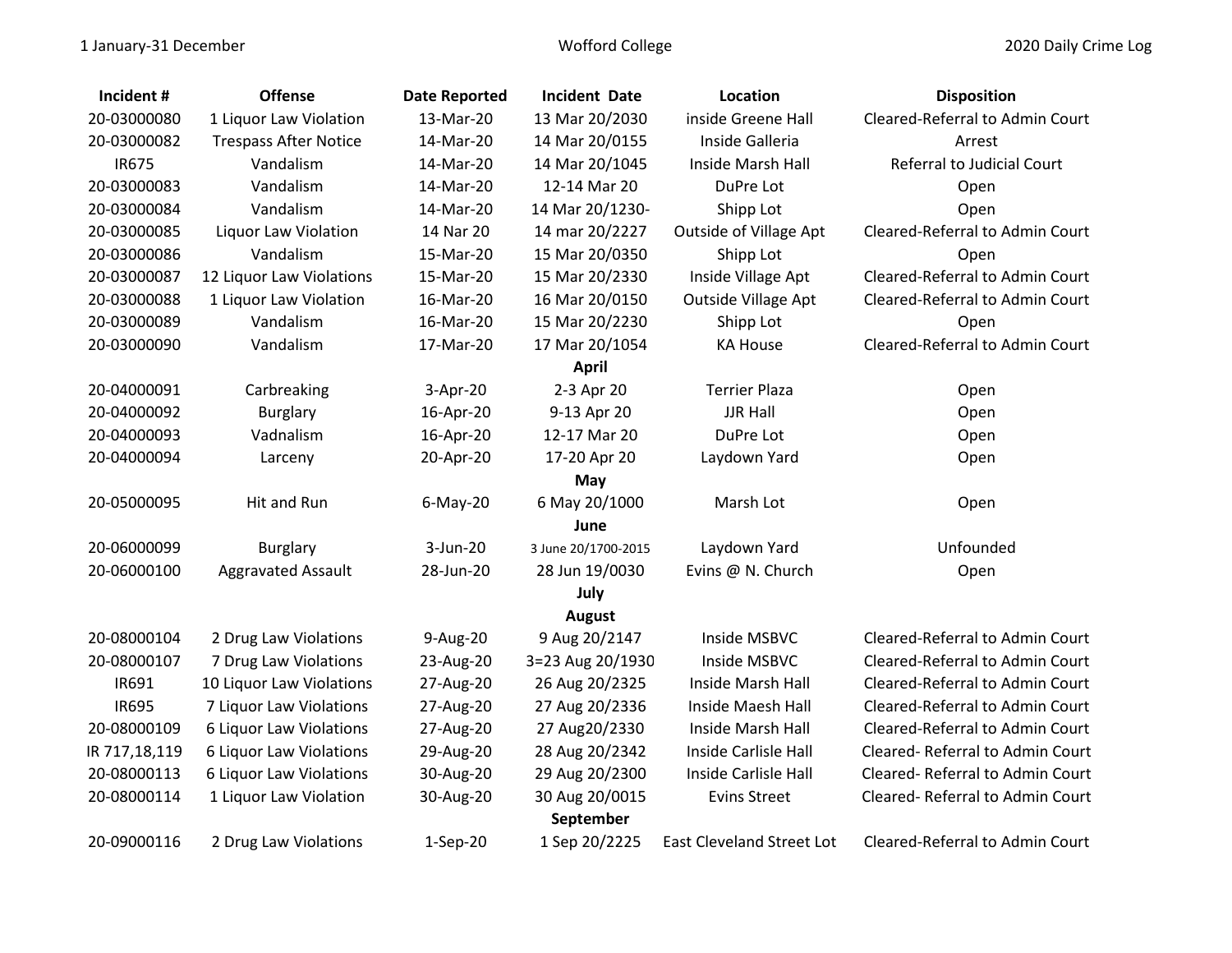| Incident #   | <b>Offense</b>           | <b>Date Reported</b> | <b>Incident Date</b> | Location                         | <b>Disposition</b>                     |
|--------------|--------------------------|----------------------|----------------------|----------------------------------|----------------------------------------|
| 20-09000117  | 3 Liquor Law Violations  | 3-Sep-20             | 2 Sep 2-/2245        | <b>Greek Village</b>             | Cleared-Referral to Admin Court        |
| 20-09000118  | 4 Liquor Law Violations  | 4-Sep-20             | 4 Sep 20/2200        | Inside Village Apt               | Cleared-Referral to Admin Court        |
| 20-09000119  | 6 Liquor Law Violations  | 5-Sep                | 5 Sep 20/0010        | Inside DuPre Hall                | Cleared-Referral to Admin Court        |
| 20-09000120  | 2 Liquor Law Violations  | 5-Sep                | 5 Sep 20/0040        | <b>Outside Village Apartment</b> | Cleared-Referral to Admin Court        |
| 20-09000121  | 1 Liquor Law Violation   | 5-Sep-20             | 5 Sep 20/2110        | <b>Outside Village Apartment</b> | Cleared-Referral to Admin Court        |
| IR735/20-    |                          |                      |                      |                                  |                                        |
| 09000122     | 1 Liquor Law Violation   | 5-Sep-20             | 5 Sep 20/2111        | InsideCarlisle Hall              | Cleared-Referral to Admin Court        |
| <b>IR732</b> | 2 Liquor Law Violations  | 5-Sep-20             | 5 Sep 20/2341        | <b>Outside Village Apt</b>       | Referral to Admin Court                |
| 20-09000123  | Theft from a Vehicle     | 8-Sep-20             | 2-3 Sep 20           | <b>East Cleveland Street Lot</b> | Open                                   |
| 20-09000124  | 1 Liquor Law Violation   | 11-Sep-20            | 11 Sep 20/2140       | Inside Carlisle Hall             | Cleared-Referral to Admin Court        |
| 20-09000125  | 5 Liquor Law Violations  | 12-Sep-20            | 9/12/2020/0029       | Inside Marsh Hall                | Cleared-Referral to Admin Court        |
| 20-09000126  | 2 Liquor Law Violations  | 12-Sep-20            | 12 Sep 20/2146       | Inside Marsh Hall                | Cleared-Referral to Admin Court        |
| 20-09000127  | 1 Liquor Law Violation   | 12-Sep-20            | 12 Sep 20/2215       | Marsh Circle                     | Cleared-Referral to Admin Court        |
| 20-09000128  | 4 Liquor Law Violations  | 13-Sep-20            | 13 Sep 20/0020       | Inside Carlisle Hall             | Cleared-Referral to Admin Court        |
| 20-09000130  | Larceny X2/VandalismX2   | 18-Sep-20            | 18 Sep 20/0030       | <b>RSRCFTA Lot</b>               | Cleared-Referral to Admin Court        |
| 20-09000131  | 5 Liquor Law Violations  | 19-Sep-20            | 19 Sep 20/0002       | Inside Wightman Hall             | Cleared-Referral to Admin Court        |
| 20-09000132  | 2 Liquor Law Violations  | 19-Sep-20            | 18 Sep 20/2255       | Inside Village Apt               | <b>Cleared Referral to Admin Court</b> |
| 20-09000133  | 1 Liquor Law Violation   | 19-Sep-20            | 18 Sep 20/2320       | Outside Village Apt              | <b>Cleared Referral to Admin Court</b> |
| 20-09000134  | 8* Liquor Law Violations | 19-Sep-20            | 18 Sep 20/2355       | Inside Village Apt               | *6 Reffered for Admin CT/2 w/DLV       |
| 20-09000134  | 2 Drug Law Violations    | 19-Sep-20            | 18 Sep 20/2355       | Inside Village Apt               | Cleared-Referral to Admin Court        |
| 20-09000135  | 2 Liquor Law Violations  | 19-Sep-20            | 19 Sep 20/0235       | Inside Marsh Hall                | Cleared-Referral to Admin Court        |
| 20-09000136  | 8 Liquor Law Violations  | 20-Sep-20            | 19 Sep 20/2338       | Inside MSBVC                     | Cleared-Referral to Admin Court        |
| 20-09000137  | 1 Liquor Law Violation   | 20-Sep-20            | 19 Sep 20/2355       | Inside Shipp Hall                | <b>Cleares-Referral to Admin Court</b> |
| 20-09000138  | 2* Liquor Law Violations | 20-Sep-20            | 20 Sep 20/0115       | Inside Village Apt               | *1 Referral to Admin CT/1 with DLV     |
| 20-09000138  | 1 Drug Law Violation     | 20-Sep-20            | 20 Sep 20/0115       | Inside Village Apt               | Cleared-Referral to Admin Court        |
| 20-09000139  | 7 Liquor Law Violations  | 26-Sep-20            | 25 Sep 20/2359       | Inside DuPre Hall                | Cleared-Referral to Admin Court        |
| <b>IR768</b> | 3 Liquor ILaw Violations | 26-Sep-20            | 25-Sep-33            | Inside Marsh Hall                | Cleared-Referral to Admin Court        |
| 20-09000140  | 1 Liquor Law Violation   | 27-Sep               | 27 Sep 20/0424       | Inside Village Apt               | Cleared-Referral to Admin Court        |
|              |                          |                      | <b>OCT</b>           |                                  |                                        |
| 20-10000142  | Vandalism                | 2-Oct-20             | 2 Oct 20/2220        | Outside Village Apt              | Cleared-Referral to Admin Court        |
| 20-10000143  | 4 Drug Law Violations    | 3-Oct-20             | 2 Oct 20/2330        | Inside Village Apt               | Cleared-Referral to Admin Court        |
| 20-10000143  | 15 Liquor Law Violations | 3-Oct-20             | 2 Oct 20/2330        | Inside Village Apt               | Cleared-Referral to Admin Court        |
| 20-10000144  | 1 Liquor Law Violation   | 4-Oct-20             | 3 Oct 20/2310        | Outside a Village Apt            | Cleared-Referral to Admin Court        |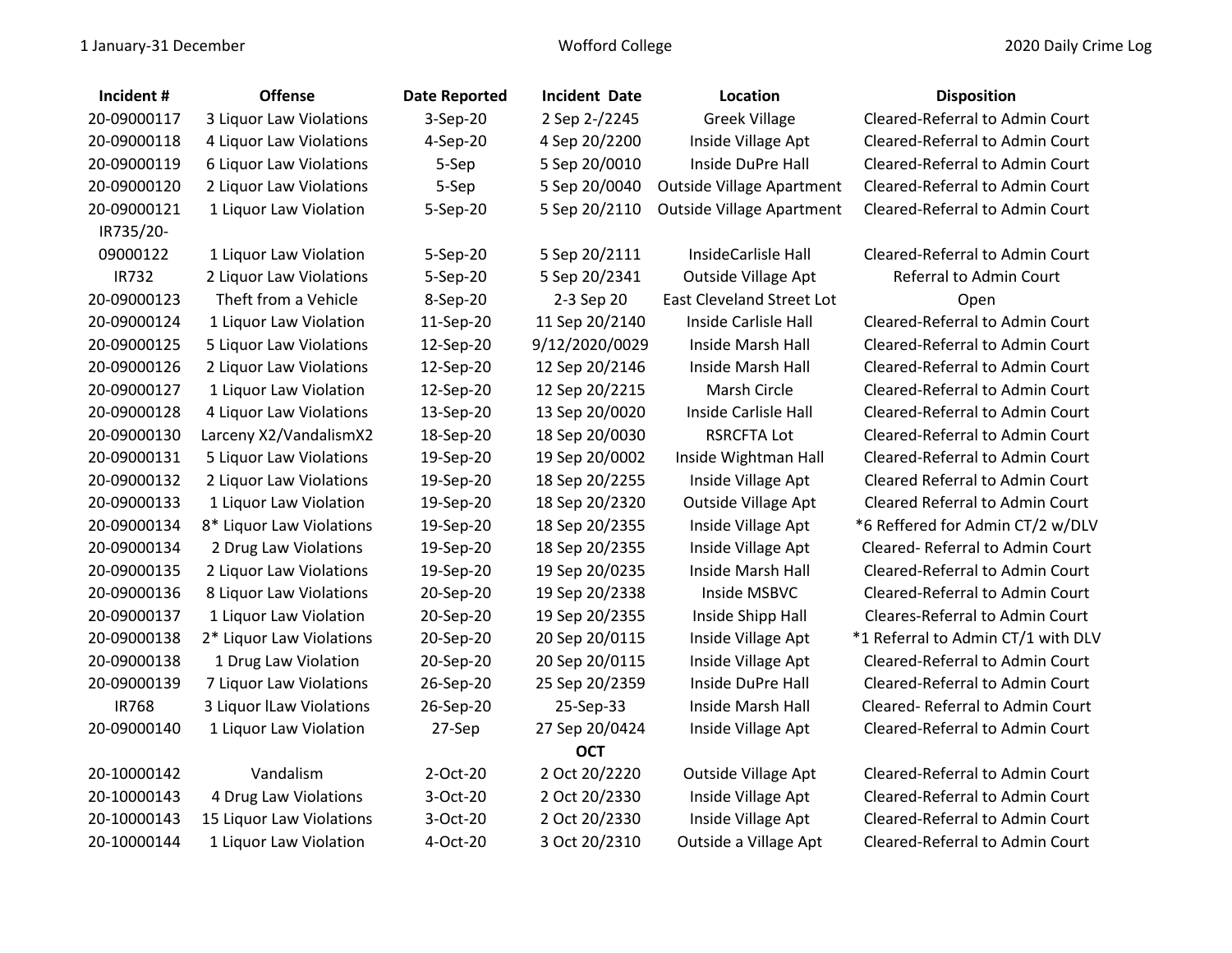| Incident#        | <b>Offense</b>             | <b>Date Reported</b> | <b>Incident Date</b> | Location                    | <b>Disposition</b>                    |
|------------------|----------------------------|----------------------|----------------------|-----------------------------|---------------------------------------|
| 20-10000145      | 5 Liquor Law Violations    | 4-Oct-20             | 3 Oct 20/2330        | Inside a Village Apt        | Cleared-Referral to Admin Court       |
| 20-10000146      | 1 Liquor Law Violation     | 4-Oct-20             | 3 Oct 20/2355        | Outside a Village Apt       | Cleared-Referral to Admin Court       |
| 20-10000147      | 1 Liquor law Violation     | 4-Oct-20             | 4 oct 20/0020        | Outside a Village Apt       | Cleared-Referral to Admin Court       |
| <b>RL IR778</b>  | 2 Liquor Law Violations    | 4-Oct-20             | 4 Oct 20/0115        | Inside Marsh Hall           | Referral to Admin Court               |
| <b>RL IR780</b>  | 1 Liquor Law Violation     | 4-Oct-20             | 3 Oct 20/2245        | Inside Marsh Hall           | Referral to Admin Court               |
|                  |                            |                      |                      |                             | TIX Report; Victim does not desire a  |
| TIX/CSA Report   | Sexual Assault             | 5-Oct-20             | $2$ -Oct- $20$       | Inside a Village Apt        | criminal investigation                |
| <b>RL IR 782</b> | 1 Liquor Law Violation     | 8-Oct-20             | 4 Oct 20/0051        | Inside Marsh Hall           | Cleared-Referral to Admin Court       |
|                  |                            |                      |                      |                             | Title IX Report/Referral; No criminal |
| CSA/TIX          | Fondling                   | 8-Oct-20             | $4$ -Jan-19          | <b>Undisclosed Res Hall</b> | complaint                             |
| 20-10000153      | <b>Attempted Blackmail</b> | 9-Oct-20             | 9 Oct 20 20/2139     | Inside Greene Hall          | Open                                  |
| 20-10000154      | 1 Liquor Law Violation     | 11-Oct-20            | 11 Oct 20/0030       | Inside Richardson Hall      | Cleared-Referral to Admin Court       |
| 20-10000156      | Cont. to Deling of Minor   | 13-Oct-20            | 8 Oct 20/0001        | <b>Furman University</b>    | Cleared-Referral to Admin Court       |
| 20-10000157      | Larceny                    | 14-Oct-20            | 30 Sep-1 Oct         | Village Apts porch          | Open                                  |
| 20-10000158      | 4 Liquor Law Violations    | 16-Oct-20            | 16 Oct 20/0110       | Inside Richardson Hall      | Cleared-Referral to Admin Court       |
| 20-10000161      | 1 Liquor Law Violation     | 24-Oct-20            | 24 Oct 20/0007       | Inside Marsh Hall           | Cleared-Referral to Admin Court       |
| 20-10000162      | Fraud/Swindling            | 25-Oct-20            | 8-23 Oct 20          | <b>Throughout Campus</b>    | Closed                                |
| <b>IR 866</b>    | Vandalism                  | 25-Oct-20            | 24 oct 20/2300       | Inside marsh Hall           | Closed                                |
| 20-10000164      | 2 Drug Law Violations      | 28-Oct-20            | 28 Oct 20/1340       | Shipp Lot                   | Cleared-Referral to Admin Court       |
| 20-10000165      | 3 Liquor Law Violations    | 31-Oct-20            | 30 Oct 20/2300       | Inside Village Apt          | Cleared-Referral to Admin Court       |
| 20-10000166      | 2 Liquor Law Violations    | 31-Oct-20            | 31 Oct 20/0001       | Outside Village Apt         | Cleared-Referral to Admin Court       |
|                  |                            |                      | <b>NOV</b>           |                             |                                       |
| 20-11000167      | 2 Liquor Law Violations    | 1-Nov-20             | 31 Oct 20/2310       | Outside Village Apt         | Cleared-Referral to Admin Court       |
| 20-11000168      | 2 Liquor Law Violations    | $1-Nov-20$           | 31 Oct 20/2330       | <b>Outside Village Apt</b>  | Cleared-Referral to Admin Court       |
| 20-11000169      | 4 Drug Law Violations      | 1-Nov-20             | 1 Nov 20/0030        | Inside Village Apt          | Cleared-Referral to Admin Court       |
| 20-11000171      | Vandalism                  | 7-Nov-20             | 7 Nov 20/0230        | Inside Carlisle Hall        | Cleared-Referral to Admin Court       |
| 20-11000172      | 1 Liquor Law Violation     | 13-Nov-20            | 13 Nov 20/0000       | Inside Greene Hall          | Cleared-Referral to Admin Court       |
| 20-11000173      | 2 Drug Law Violations      | 13-Nov-20            | 13 Nov 20/2145       | Charlevoix St.              | Cleared-Referral to Admin Court       |
|                  |                            |                      |                      | 2 DuPre Sidewalk/1          |                                       |
| 20-11000174      | 3 Liquor law Violations    | 14-Nov-20            | 14 Nov 20/0020       | Richardson Hall             | Cleared-Referral to Admin Court       |
| 20-11000175      | 1 Liquor law Violation     | 14-Nov-20            | 14 Nov 20/0052       | Inside Village Apt          | Cleared-Referral to Admin Court       |
| 20-11000176      | 10 Liquor Law Violations   | 14-Nov-20            | 14 Nov 20/1803       | Inside Greene Hall          | Cleared-Referral to Admin Court       |